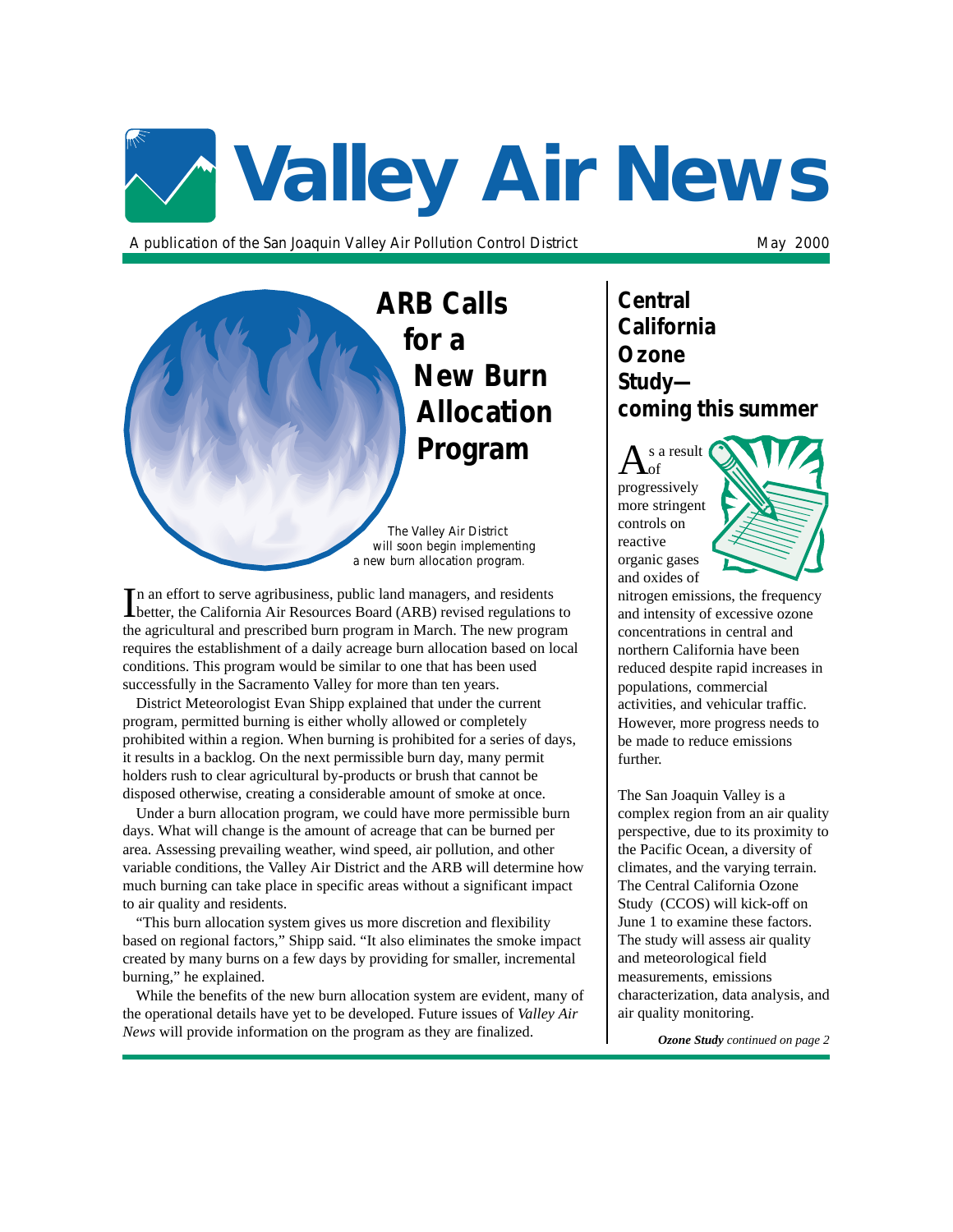2 · Valley Air News May 2000 May 2000 May 2000 May 2000 May 2000 May 2000 May 2000

# **GOVERNING BOARD REVIEW**

**The Governing Board took the following action during the April 20th Governing Board Meeting:**

- Adopted a proclamation to declare the month of May as "Clean Air Month."
- Received, filed and authorized the dissemination of the 1999 Annual Report on Implementation of District's Integrated Air Toxics Program to county boards of supervisors, city councils, and local health officers.
- Received and filed the 2000 Ozone Rate of Progress Report.
- Received and filed amendments to Rule 4002 (National Emissions Standards for Hazardous Air Pollutants). Set May 18, 2000 for the Public Hearing to consider the proposed amendments
- Appointed one (1) member to the REMOVE Program Evaluation **Committee**
- Approved and authorized Chair to execute agreement with Pinnacle CNG Company in the amount of \$50,000 to be applied towards the construction of a compressed natural gas fueling station at United Parcel Service in Fresno.
- Approved resolution committing to the timely delivery of the proposed Heavy-Duty Low Emission Vehicle CMAQ project.

■ ■ ■

**The next Governing Board meeting will be held on Thursday, May 18, at 9:00 a.m. in the District's Central office in Fresno, and via video-teleconference in the Modesto and Bakersfield offices.**

### *Ozone Study continued from page 1*

#### *The goals of the CCOS are to:*

- Assess the relative contributions of ozone generated from emission in one basin when days exceed the air quality health standards in neighboring air basins.
- Obtain suitable air quality and emission data to update and improve model applications. These will represent urban and regional-scale ozone episodes in central and northern California.
- Assess the reliability associated with air quality model inputs and formulation, and reconcile model results with observation-based and other data analysis methods.

The CCOS goals are to be met through a process that includes the analysis of existing data; execution of a large-scale field study; analysis of the data collected from the field study; and the development, evaluation and the application of an air quality simulation model for northern and central California.

A technical committee comprising of staff from the Air Resources Board, the San Joaquin Valley Air Pollution Control District, additional air pollution control agencies and sponsoring organizations will direct CCOS with technical input from a consortium of university researchers in California and the Desert Research Institute.

The CCOS will be conducted in the summer of 2000. Future issues of *Valley Air News* will keep you informed on the findings of this major study.